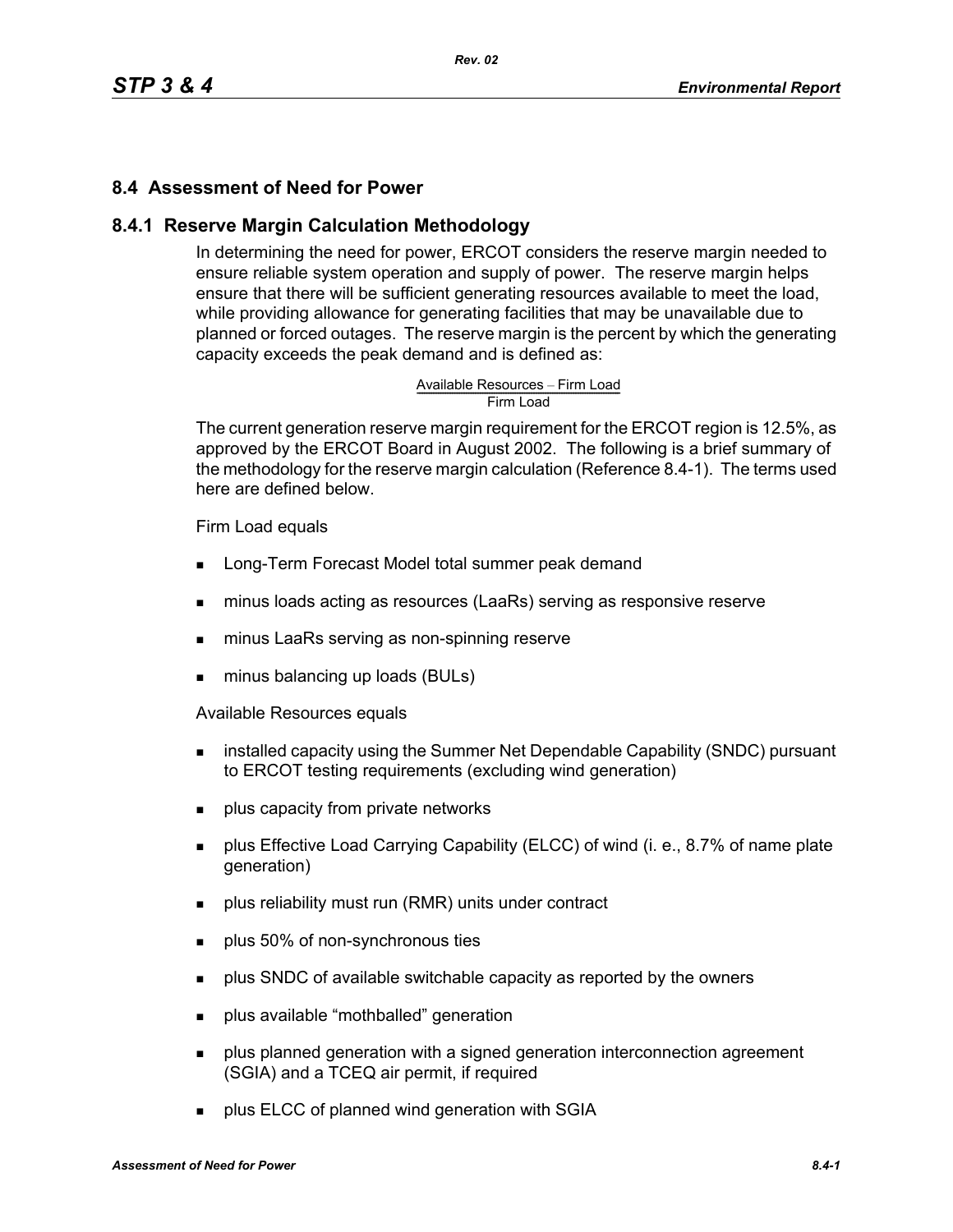**numinus retiring units** 

Loads acting as resources (LaaRs) are capable of reducing or increasing the need for electrical energy or providing ancillary services such as responsive reserve service or non-spinning reserve service. LaaRs must be registered and qualified by ERCOT, and will be scheduled by a qualified scheduling entity (Reference 8.4-2).

- Responsive reserve service is provided by operating reserves that ERCOT maintains to restore the frequency of the ERCOT system within the first few minutes of an event that causes a significant deviation from the standard frequency. These unloaded generation resources are online, capable of controllably reducing or increasing consumption under dispatch control and that immediately respond proportionally to frequency changes. The amount of capacity from unloaded generation resources or DC tie response is limited to the amount that can be deployed within 15 seconds.
- Non-spinning reserve service is provided by LaaRs that are capable of being interrupted within 30 minutes and that are capable of running or being interrupted at a specified output level for at least 1 hour.

Balancing up Loads (BULs) are also capable of reducing the need for electrical energy when providing balancing up load energy service, but are not considered resources as defined by the ERCOT Protocols (Reference 8.4-2). Refer to Subsection 8.4.2.

Summer Net Dependable Capability is the maximum sustainable capability of a generation resource as demonstrated by a performance test lasting 168 hours (Reference 8.4-3).

A private network is an electric network connected to the ERCOT transmission grid that contains loads that are not directly metered by ERCOT (i. e., loads that are typically netted with internal generation) (Reference 8.4-3).

Effective Load Carrying Capability – ERCOT selected Global Energy Decisions, Inc. (GED) to complete a new target reserve margin study. GED used their unit commitment and dispatch software (MarketSym) to analyze the impact of load volatility, wind generation, unit maintenance, and unit forced outages on expected unserved energy, loss of load probability, and loss of load events. GED ran the model with the base set of generating units and a generic thermal generator (550 MW) and determined the expected unserved energy. GED removed the generic thermal generator and added new wind generation until the same expected unserved energy was achieved. The amount of new wind generation will have the same effective loadcarrying capability as the 550 MW thermal generator. It was found that 6,300 MW of wind had the same load carrying capacity as 550 MW of thermal generation. Thus, the effective load carrying capacity (ELCC) of wind is 8.7% (Reference 8.4-4).

Reliability must run service is provided under agreements for capacity and energy from resources which otherwise would not operate and which are necessary to provide voltage support, stability or management of localized transmission constraints under first contingency criteria (Reference 8.4-2)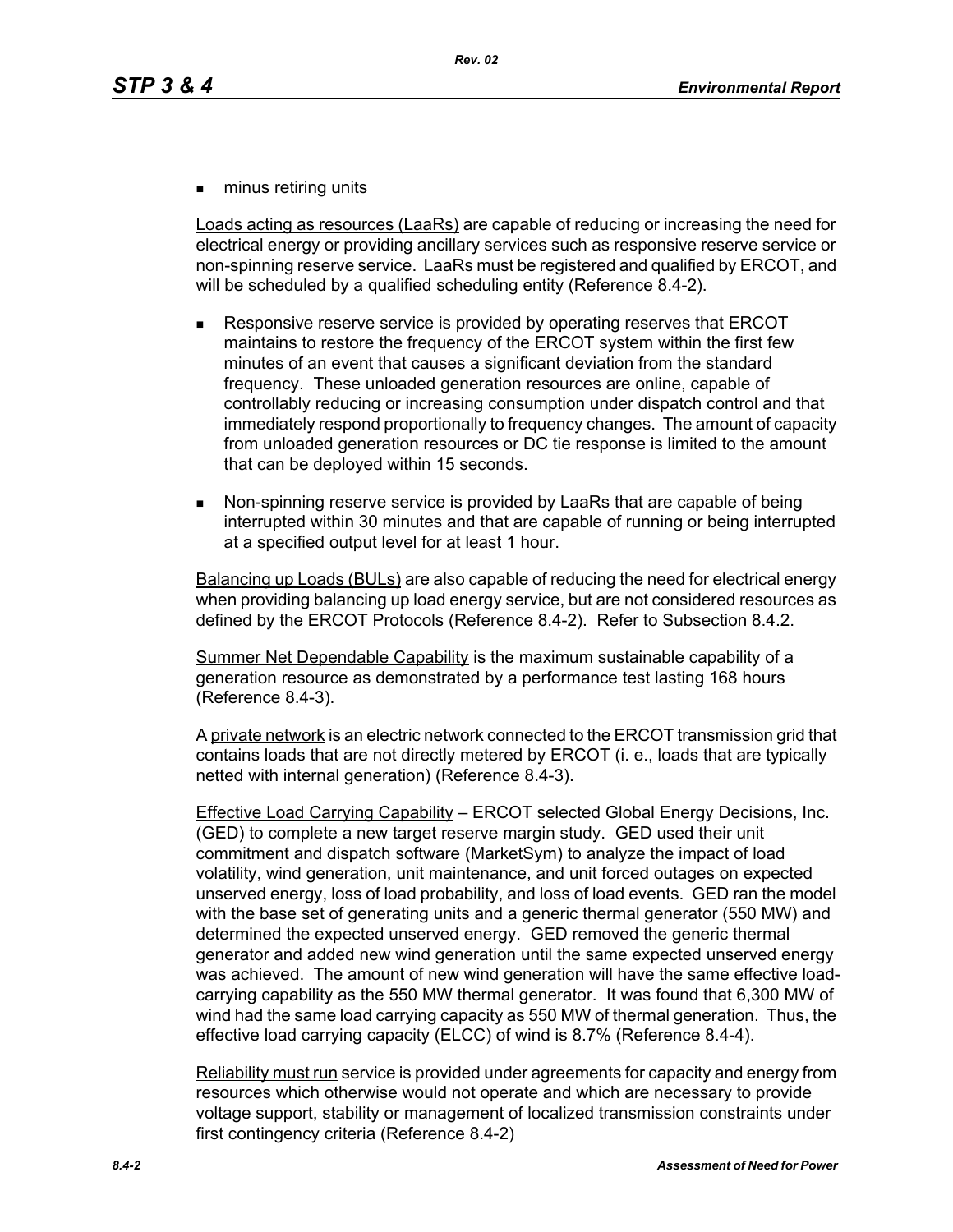*Rev. 02*

Switchable capacity is defined as a generating unit that can operate in either the ERCOT market or the Southwest Power Pool (SPP) market, but not simultaneously. These switchable generating units are situated in close proximity to the transmission facilities of both ERCOT and SPP, which allows them to switch from one market to the other when it is economically appropriate.

Mothballed capacity includes generation resources for which generation entities have submitted a Notification of Suspension of Operations and for which ERCOT has declined to execute an RMR agreement. Available mothballed generation is the probability that a mothballed unit will return to service provided by the owner multiplied by the capacity of the unit. Return probabilities are considered protected information under the ERCOT Protocols (Reference 8.4-3).

Planned generation capacity is based on the interconnection study phase. A generation developer must go through a set procedure to connect new generation to the ERCOT grid. The first step is a high-level screening study to determine the effects on the transmission system of adding the new generation. The second step is the full interconnection study, which is a detailed study done by transmission owners to determine the effects of the new generation (Reference 8.4-3). The owners of STP 3 & 4 have requested the screening study and it has been completed by ERCOT. The full interconnection study will not be requested for several years.

There is uncertainty associated with a number of the inputs to the ERCOT reserve margin calculation. The methodology considers these uncertainties to the extent possible in a formulaic approach while attempting to produce an equation to calculate an ERCOT reserve margin forecast that produces a reasonable estimate of such reserve margins and while not being overly cumbersome or complex. It is not possible to create an equation that can capture all of the impacts of market prices on capacity reserves. However, ERCOT believes that the approved methodology represents an accurate calculation of reserve margin (Reference 8.4-1).

The reserve margins reported in the 2007 CDR (Reference 8.4-3) and summarized in Table 8.4-1 were calculated using the methodology described above. As shown in that table and Figure 8.4-1, through 2008, ERCOT's reserve margin remains above the 12.5% requirement set by the ERCOT Board of Directors. However, ERCOT predicts that by 2009, the reserve margin will fall below 12.5%.

ERCOT cannot order new capacity to be installed to keep the reserve margin from falling below the required 12.5%, but publication of the various ERCOT reports and continuous collaboration between ERCOT and the market participants ensure that they are aware of the demand and capacity situation. Figure 8.4-1 was compiled from the reserve margin forecasts from 1999 – 2007 and compares specifically the forecasts from the 2005, 2006, and 2007 CDRs. If the PGCs do not voluntarily react to market economic forces and add generation capacity, the reserve margin could fall below the required minimum in the very near future.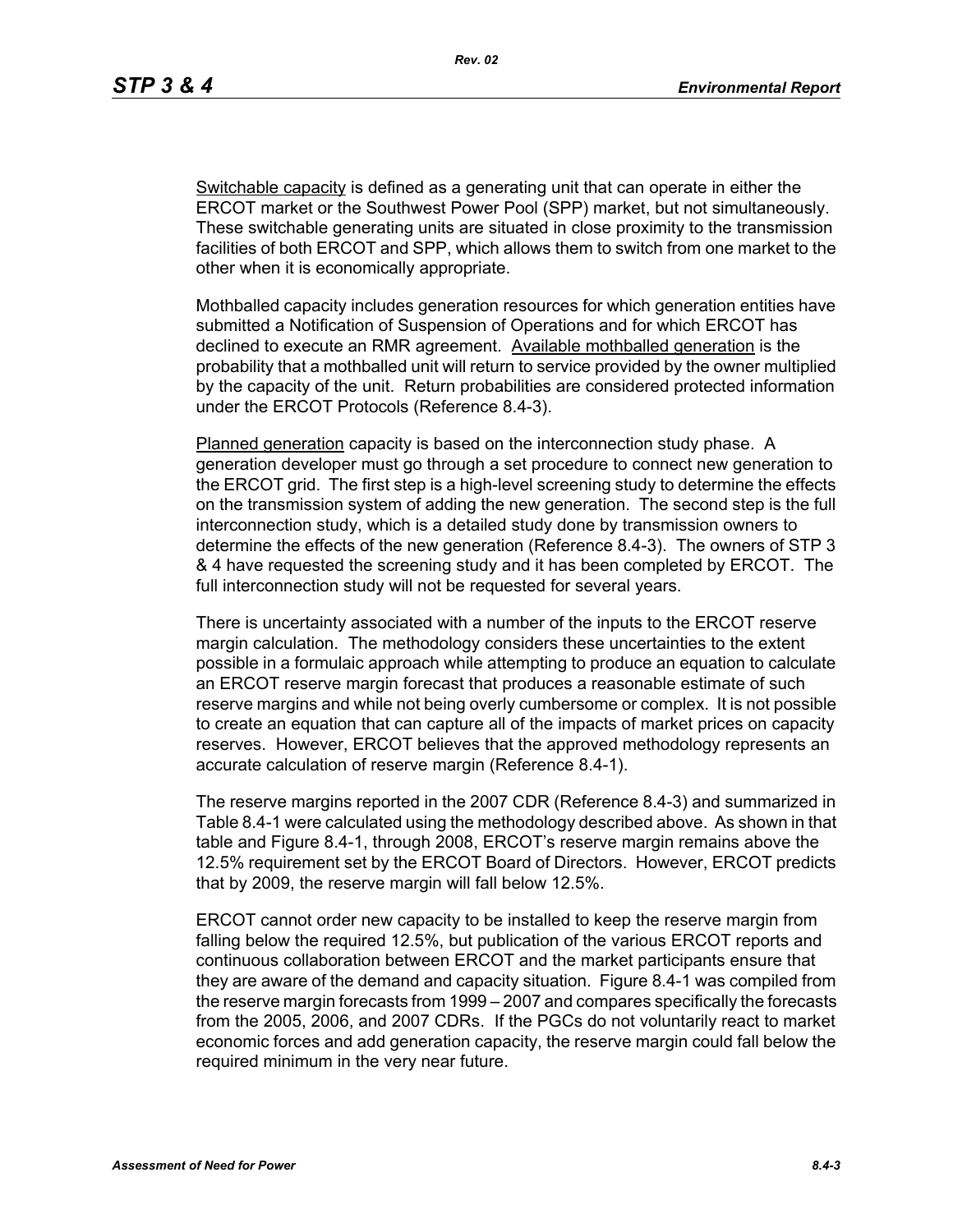# **8.4.2 ERCOT Demand Side Working Group**

The ERCOT Demand Side Working Group (DSWG) was created in 2001 as a task force by a directive of the Public Utility Commission of Texas (PUCT) and was converted to a permanent working group in 2002. A broad range of commercial and industrial consumers, load serving entities and retail electric providers (REPs), transmission/distribution service providers, and power generation companies participate in the DSWG meetings and initiatives. Their mission is to identify and promote opportunities for demand-side resources to participate in ERCOT markets and to recommend adoption of protocols and protocol revisions that foster optimum load participation in all markets. The current ERCOT market rules allow demand-side participation under three general classes of services: voluntary load response, qualified balancing up load, and load acting as a resource. (Reference 8.4-5)

Voluntary load response refers to a customer's independent decision to reduce consumption from its scheduled or anticipated level in response to a price signal. This applies to situations in which the customer has not formally offered this response to the market. The practice has also been known as "passive load response" and sometimes as "self-directed load response." Voluntary loads gain financially from the ERCOT markets by reducing consumption when prices are high, but a load's ability to receive extra financial compensation depends entirely on its contractual relationship with its REP and qualified scheduling entity (QSE). Any advanced metering, communication, or curtailment infrastructure required for load participation is a contractual matter between the load and its REP, and does not involve ERCOT. The QSE and REP are reimbursed by ERCOT only for the energy imbalance and do not receive capacity payments. Because the load is not recognized by ERCOT as a resource, it is not subject to being curtailed involuntarily during emergency situations.

Balancing up loads (BULs) refer to loads that contract with a QSE to formally submit offers to ERCOT to provide balancing energy by reducing their energy use. BULs are paid only if they actually deploy (reduce energy use) in response to selection by ERCOT, but if deployed, they receive two separate forms of compensation. They receive a payment for actual load reduction based on prevailing Market Clearing Price for Energy. They also receive a capacity payment based on the Market Clearing Price for Capacity in the non-spinning reserves market. This is an additional reward for the BULs submitting bids into the balancing energy market even though they are not actually providing non-spinning reserves. Payments are made to a BUL's QSE, who may pass the value on to its REP, who may in turn pass the value along to the BUL. Many variations in products offered by REPs are available and the load customer has choices on how it may receive value for its interruptible load.

Customers with interruptible loads that can meet certain performance requirements may be qualified to provide operating reserves under the Load Acting as a Resource (LaaR) program. In eligible ancillary services (AS) markets, the value of the LaaR load reduction is equal to that of an increase in generation by a generating plant. In addition, any provider of operating reserves selected through an ERCOT AS market is eligible for a capacity payment, regardless of whether the demand-side resource is actually curtailed. To participate in the ERCOT market as a LaaR, a customer must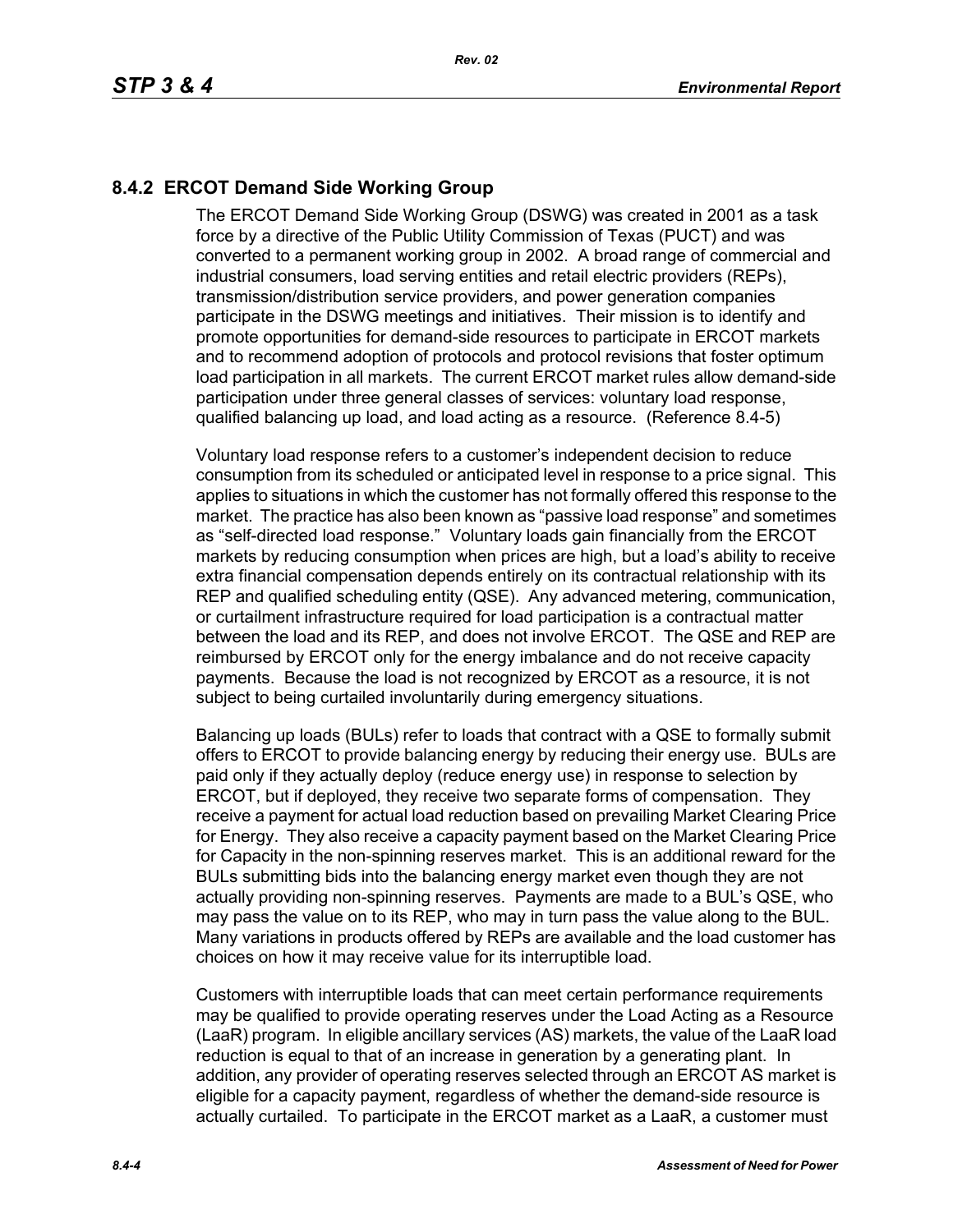[register each individual LaaR asset and also register with ERCOT as a resource entity](http://www.ercot.com/services/rq/re/index.html)  (Reference 8.4-6).

As described above, the reserve margin calculation methodology subtracts the LaaRs and BULs from the load forecast, which reduced the load forecast for 2007-2012 by 1,125 MW per year. Voluntary load responses are not included in the CDR.

## **8.4.3 Comparison of ERCOT Studies with NUREG-1555 Criteria**

Sections 8.0 through 8.4 have described several ERCOT studies and reports on which STPNOC has relied for the need for power evaluation. The tables and figures in these sections have been taken from, or been generated from the data in, the ERCOT studies and reports. According to NUREG-1555, an NRC independent evaluation of the need for power may not be needed if the NRC determines that the State/regionprepared evaluation is (1) systematic, (2) comprehensive, (3) subject to confirmation, and (4) responsive to forecasting uncertainty. Each of the NUREG-1555 criteria is addressed below with respect to the collective ERCOT reports.

*Systematic* – ERCOT is required by the PUCT to provide extensive studies, issue reports, make recommendations for transmission system needs and resource adequacy, and even make legislative recommendations to further those objectives. Analysis is pursued in the context of the competitive ERCOT market using load growth scenarios, industrial growth projections, regional transmission topology, sub-regional modeling, and new generation characteristics. The development of these reports is subject to a vigorous stakeholder input process. The output of the Long-Term Forecast Model or LTFM (Reference 8.4-7) is used as input to the CDR (Reference 8.4-3). There is an orderly and efficient progression of data and calculation results.

*Comprehensive* – ERCOT's planning responsibilities are broad. The Long Term System Assessment (Reference 8.4-8), for example, uses projections and variations in scenarios such as fuel prices, load growth, and environmental regulations. The study looks forward ten years and includes high-, low-, and base-case assumptions for a variety of factors. The CDR accounts for every resource in the entire ERCOT region and accurately designates its status.

*Subject to Confirmation* – the analyses and reports benefit from extensive stakeholder input and stakeholder scrutiny in the ERCOT stakeholder process, as well as review by the PUCT, who has the ultimate responsibility for market oversight in ERCOT. Both the Long-Term Peak Demand study (Reference 8.4-7) and the CDR look at historical information as a check on past forecasting performance. From 1999 to 2006, the ERCOT peak demand and energy consumption forecasts have been within ± 5% of the actuals. (Reference 8.4-9)

*Responsive to Forecasting Uncertainty* – The Long-Term Forecasting Model resolves one measure of the uncertainty associated with extreme weather impacts on peak demands by using a more extreme weather profile to obtain the forecasts. It then uses a 90th and 10th percentile "confidence band" to bound contingencies. From 1999 to 2006, the ERCOT peak demand and energy consumption forecasts have been within ± 5% of the actuals. Also the reserve margin calculation methodology has been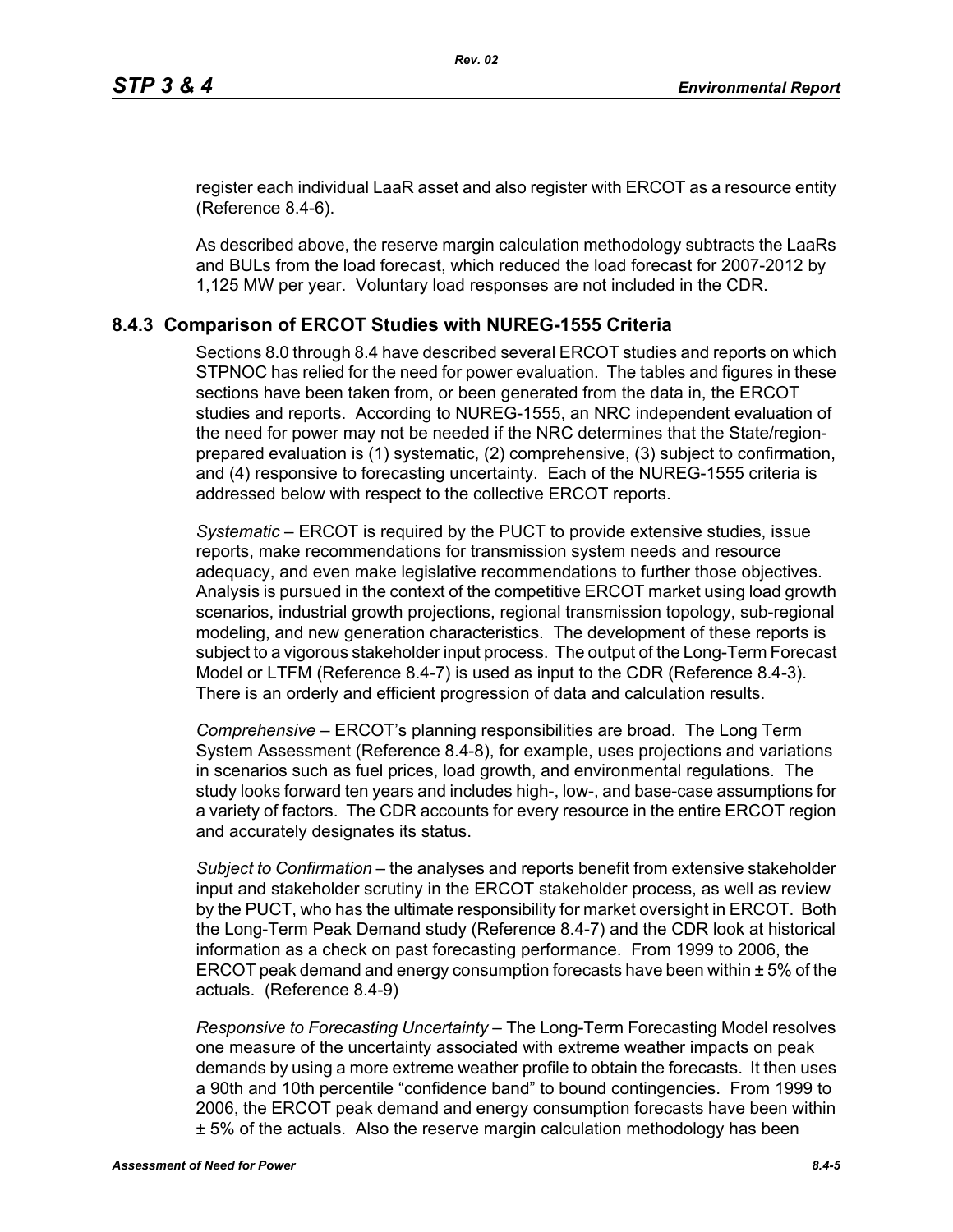revised several times since 2005 to reduce the uncertainties associated with the inputs to the calculation.

The studies performed by ERCOT regarding need for power collectively satisfy the four criteria in NUREG-1555 and obviate any need for further independent evaluation.

# **8.4.4 Conclusions**

ERCOT has concluded that a significant amount of new generation will be needed to meet the demand projected for 2016 along with maintaining the 12.5% reserve margin that is needed to maintain system reliability, regardless of which load scenario is under consideration (Reference 8.4-8).

Figure 8.4-2 provides the ERCOT generation capacity and demand projections for 2012-2027, which demonstrates a steady divergence between demand and capacity for the period. Figure 8.4-3 provides the potential ERCOT generation capacity needed from 2012-2027. Baseload generation capacity currently provides approximately 24.5% of the peak demand and is forecast to provide approximately 30.1% by 2012.

The ERCOT studies did not include the generation capacity that will be provided by STP 3 & 4. It is anticipated that the 1370 MWe (gross) from STP 3 will be available in 2015 and 1370 MWe from STP 4 will be available in 2016. At that time, the need for new capacity in Texas is predicted to be between 20,000 to 50,000 MWe as shown in Figure 8.4-3. Thus, the need for new capacity in ERCOT in 2015-2016 is substantially greater than the new capacity to be provided by STP 3 & 4. As a result, not only will there be a need for power from STP 3 & 4, there will be a need for a substantial amount of other new generating capacity.

In this regard, a number of companies have announced their intentions to build new generating capacity in the ERCOT region, including new nuclear plants by Exelon and TXU. Additionally, other companies have announced their intentions to construct other types of generation capacity, including fossil-fueled facilities. However, only 550 MW of new gas-fired generation capacity (in 2008), 750 MW of coal-fired generation capacity (in 2011), and 800 MW of coal-fired generation capacity (in 2012) were included in the 2007 CDR resources forecast. None of the announced nuclear capacity is included in the resources forecast.

In summary, the ERCOT studies have forecast a shrinking reserve margin that does not satisfy ERCOT goals to maintain system reliability by 2009. By the time STP 3 & 4 are projected to enter commercial operation in 2015-2016, there will be a substantial need for power not only from STP 3 & 4, but from other new generating plants as well.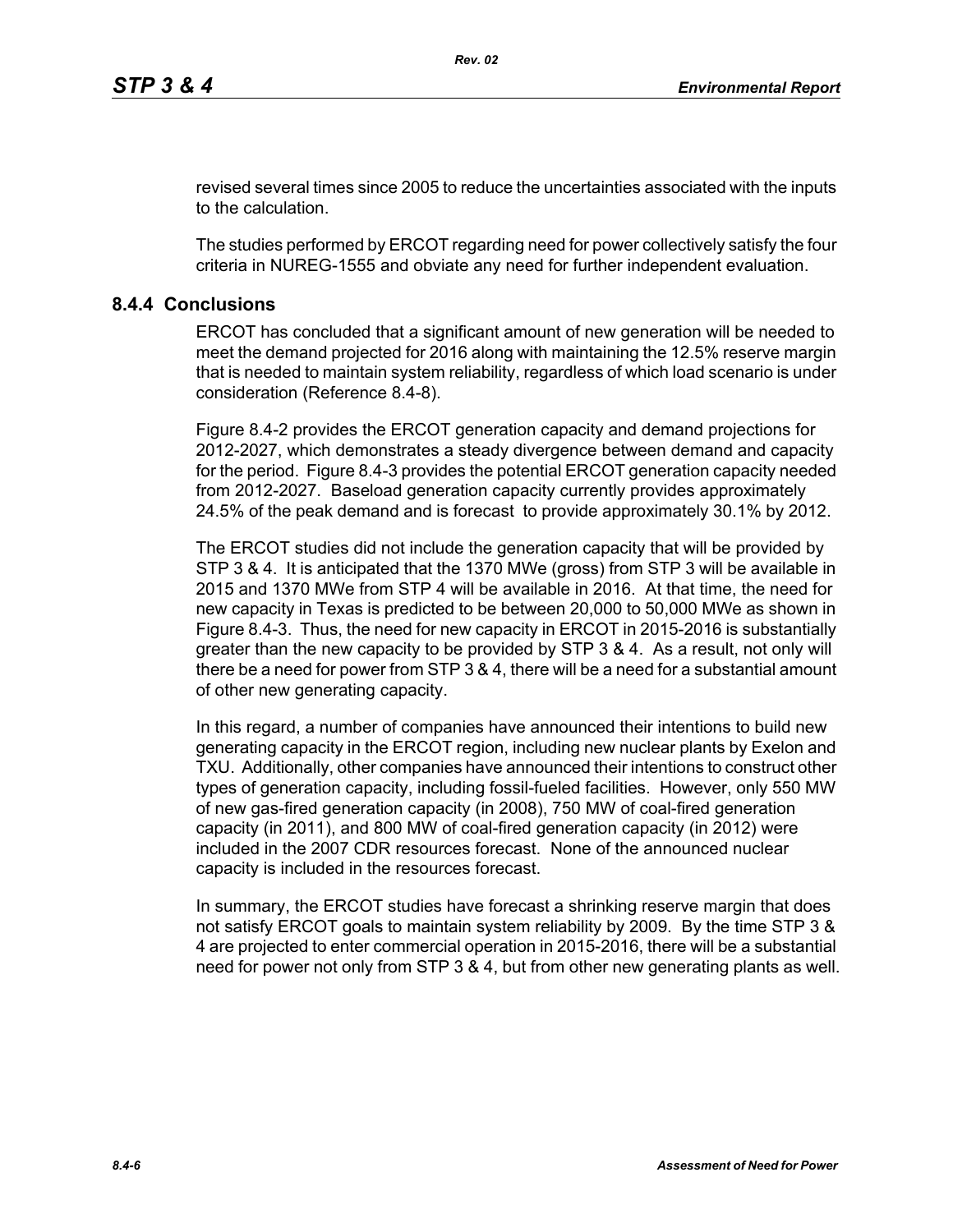## **8.4.5 References**

- [8.4-1 Memo from Read Comstock, TAC Chair to ERCOT Board of Directors,](http://www.ercot.com/meetings/board/keydocs/2005/0517/Item_11b_-_Reserve_Margin_Calculation.pdf)  "Methodology for Reserve Margin Calculation," available at http://www.ercot.com/meetings/board/keydocs/2005/0517/Item\_11b\_-Reserve Margin Calculation.pdf, accessed on June 20, 2007.
- [8.4-2 "ERCOT Protocols, Section 6: Ancillary Services," available at](http://www.ercot.com/mktrules/protocols/current/06-080107.doc)  http://www.ercot.com/mktrules/protocols/current/06-080107.doc, accessed on August 2, 2007.
- 8.4-3 "Report on the Capacity, Demand, and Reserves in the ERCOT Region, May 2007," available at http://www.ercot.com/news/presentations/2007/07CDR05172007-final.xls.
- 8.4-4 "Analysis of Target Reserve Margin for ERCOT, Warren Lasher, January 12, 2007," available at http://www.ercot.com/meetings/gatf/keydocs/2007/20070112- GATF/GATF\_LOLP\_Presentation\_1\_12\_07\_as\_presented.ppt#360,15,G eneric Coal Additions, accessed on August 2, 2007.
- 8.4-5 "ERCOT Demand Side Working Group," available at [http://www.ercot.com/services/programs/load/DSWG\\_Presentation\\_to\\_P](http://www.ercot.com/services/programs/load/DSWG_Presentation_to_PUCT_Workshop_9_15_06.ppt) UCT\_Workshop\_9\_15\_06.ppt, accessed on July 22, 2007.
- 8.4-6 "Load Acting as a Resource," available at [http://www.ercot.com/services/programs/load/laar/index.html, accessed on](http://www.ercot.com/services/programs/load/laar/index.html)  July 24, 2007.
- [8.4-7 "2007 ERCOT Planning Long-Term Hourly Peak Demand and Energy](http://www.ercot.com/news/presentations/2007/2007_ERCOT_Planning_Long_Term_Hourly_Demand_Energy_Forecast_.pdf)  Forecast – May 8, 2007" available at http://www.ercot.com/news/presentations/2007/2007\_ERCOT\_Planning Long Term Hourly Demand Energy Forecast .pdf, accessed on July 13, 2007.
- 8.4-8 "Long Term System Assessment for the ERCOT Region, December 2006," available at http://www.ercot.com/news/presentations/2006/Attch\_A\_- Long Term System Assessment ERCOT Region December .pdf.
- 8.4-9 ["Long Term Demand and Energy Forecasting Planning," available at](http://www.ercot.com/meetings/other/keywords/2007/0124-LoadForecast/KDonohoo_ERCOTLongTermDemandEnergForecastingPlanning01242007.ppt)  www.ercot.com/meetings/other/keywords/2007/0124- [LoadForecast/KDonohoo\\_ERCOTLongTermDemandEnergForecastingPl](http://www.ercot.com/meetings/other/keywords/2007/0124-LoadForecast/KDonohoo_ERCOTLongTermDemandEnergForecastingPlanning01242007.ppt) [anning01242007.ppt, accessed on June 2, 2007.](http://www.ercot.com/meetings/other/keywords/2007/0124-LoadForecast/KDonohoo_ERCOTLongTermDemandEnergForecastingPlanning01242007.ppt)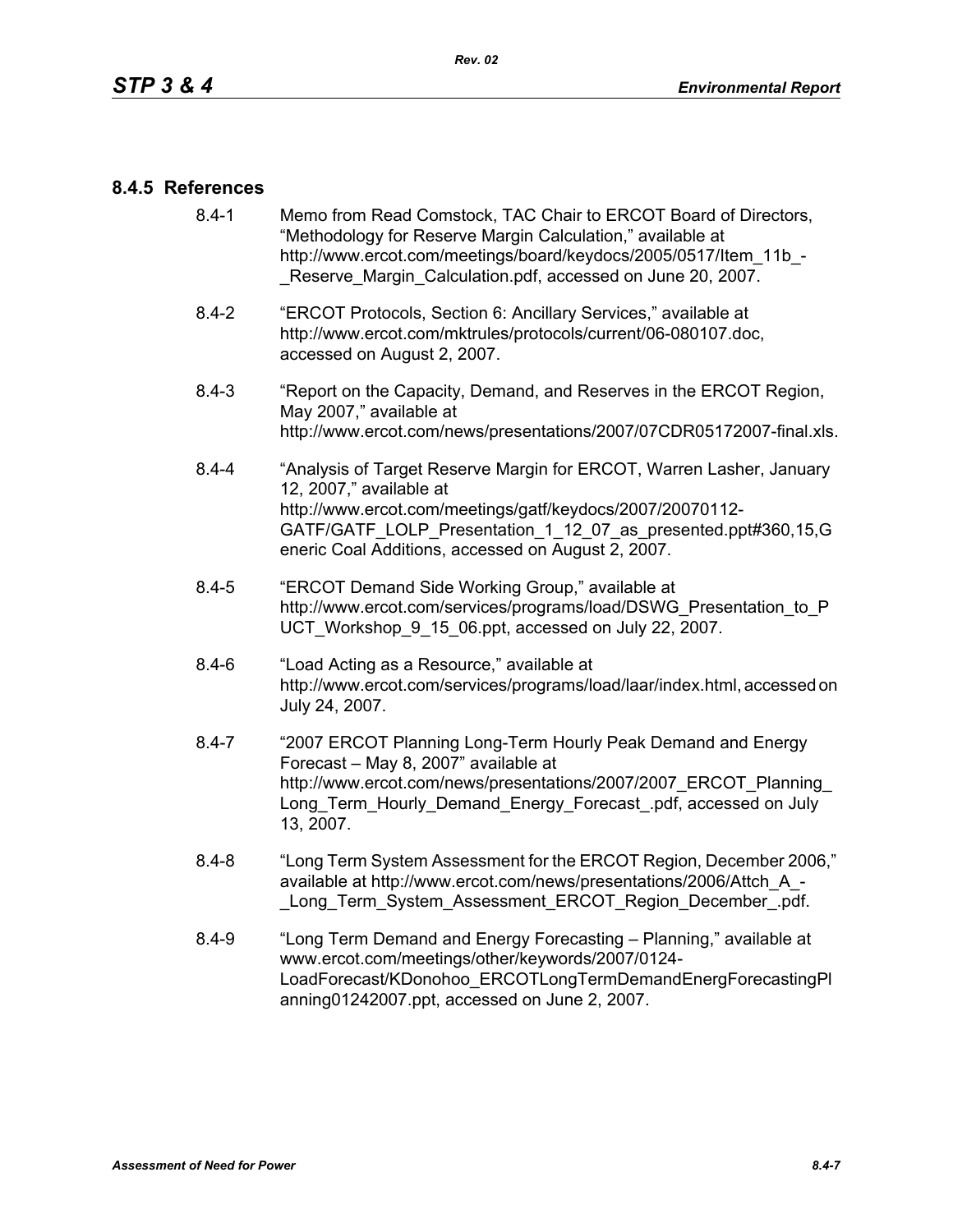# **Table 8.4-1 Forecast Summer Capacity, Baseload Generation Units Only**

|                                                       | 2007   | 2008   | 2009   | 2010   | 2011   | 2012   |
|-------------------------------------------------------|--------|--------|--------|--------|--------|--------|
| <b>Firm Load Forecast</b>                             | 62.669 | 64,010 | 65.383 | 66,830 | 68.331 | 69,608 |
| <b>Resources, MW</b>                                  | 71,812 | 72,048 | 71,960 | 72,394 | 72,939 | 73,703 |
| <b>Reserve Margin</b>                                 | 14.6%  | 12.6%  | 10.1%  | 8.3%   | 6.7%   | 5.9%   |
| <b>Baseload Generation, MW</b>                        | 17.621 | 17.621 | 19,057 | 19,998 | 21,378 | 22,178 |
| % of Resources that are<br><b>Baseload Generation</b> | 24.5%  | 24.5%  | 26.5%  | 27.6%  | 29.3%  | 30.1%  |

Compiled from Reference 8.4-3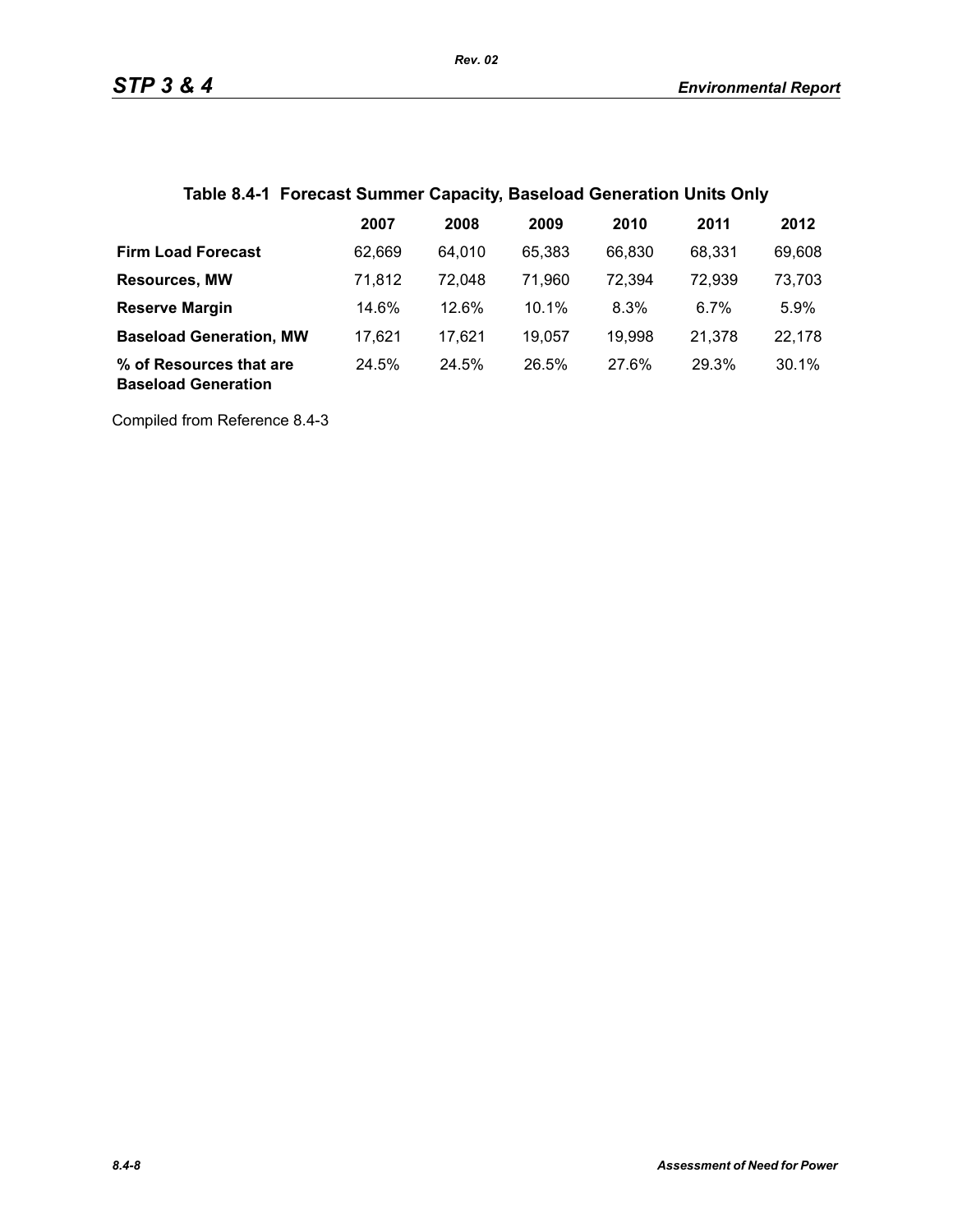

Compiled from 2005 CDR, 2006 CDR, and 2007 CDR

*Rev. 02*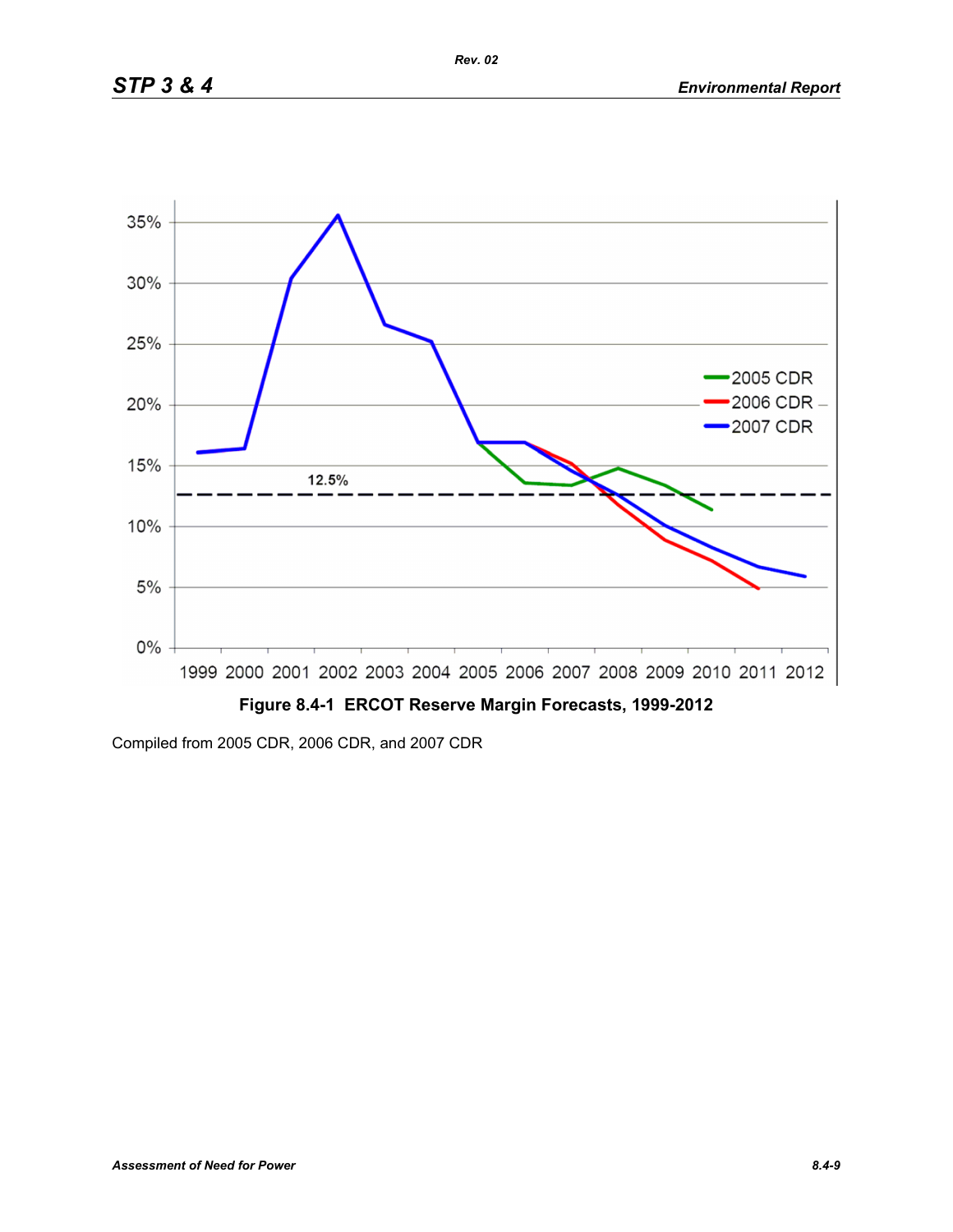

**Figure 8.4-2 ERCOT Generation Capacity and Demand Projections (MW)**

Reference 8.4-3